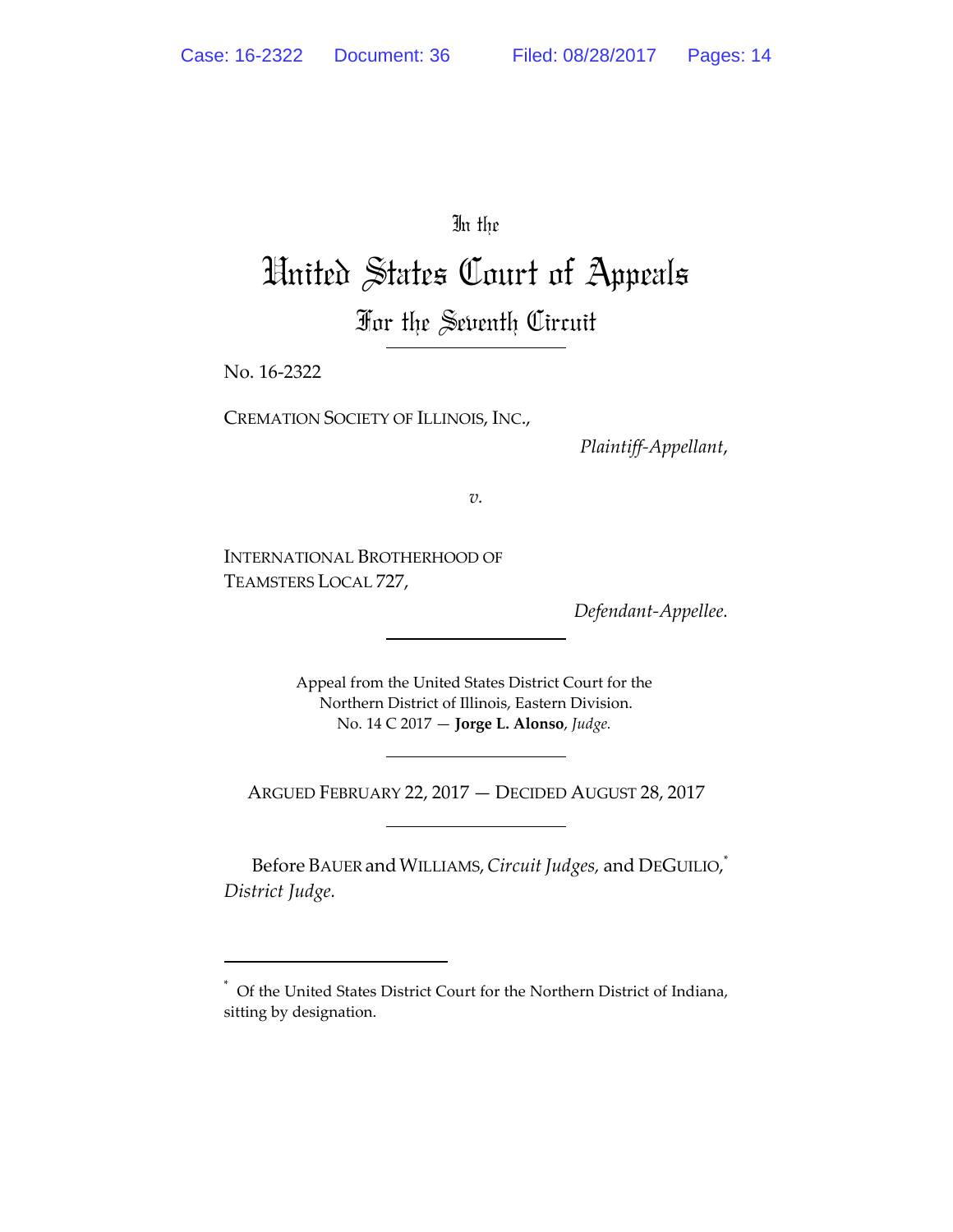BAUER, *Circuit Judge.* Sullivan Olson, Inc. ("Sullivan Olson"), which is now Cremation Society of Illinois, Inc., filed suit against the International Brotherhood of Teamsters Local No. 727 ("the Union"), under Section 301 of the Labor Manage‐ ment Relations Act ("LMRA"), 29 U.S.C. § 185(a), seeking a declaration that it had properly repudiated and was no longer bound by the collective bargaining agreement with the Union. The Union counterclaimed for a confirmation of an arbitration award and to compel arbitration pursuant to the LMRA and the Federal Arbitration Act, 9 U.S.C. §§ 4 and 6. It also filed a third‐party complaint against Cremation Society. The district court ruled in the Union's favor on cross-motions for summary judgment. Cremation Society appeals the district court's rulings. For the following reasons, we affirm.

#### **I. BACKGROUND**

#### **A. Parties**

Sullivan Olson operated a funeral home known as Olson Burke/Sullivan Funeral & Cremation Center ("OBS") in Chicago, Illinois, until it was purchased by Cremation Society on December 31, 2013, merged into Cremation Society in April 2014, and ceased to exist as an entity thereafter. The Com‐ pany's President and sole shareholder was Gerald Sullivan. Sullivan is also the President and one of two shareholders of Cremation Society (the other shareholder being his wife). Cremation Society also conducts business in the funeral services industry under the name OBS, and has nine other locations in northern Illinois.

The Union is a labor organization affiliated with the International Brotherhood of Teamsters. Sullivan Olson's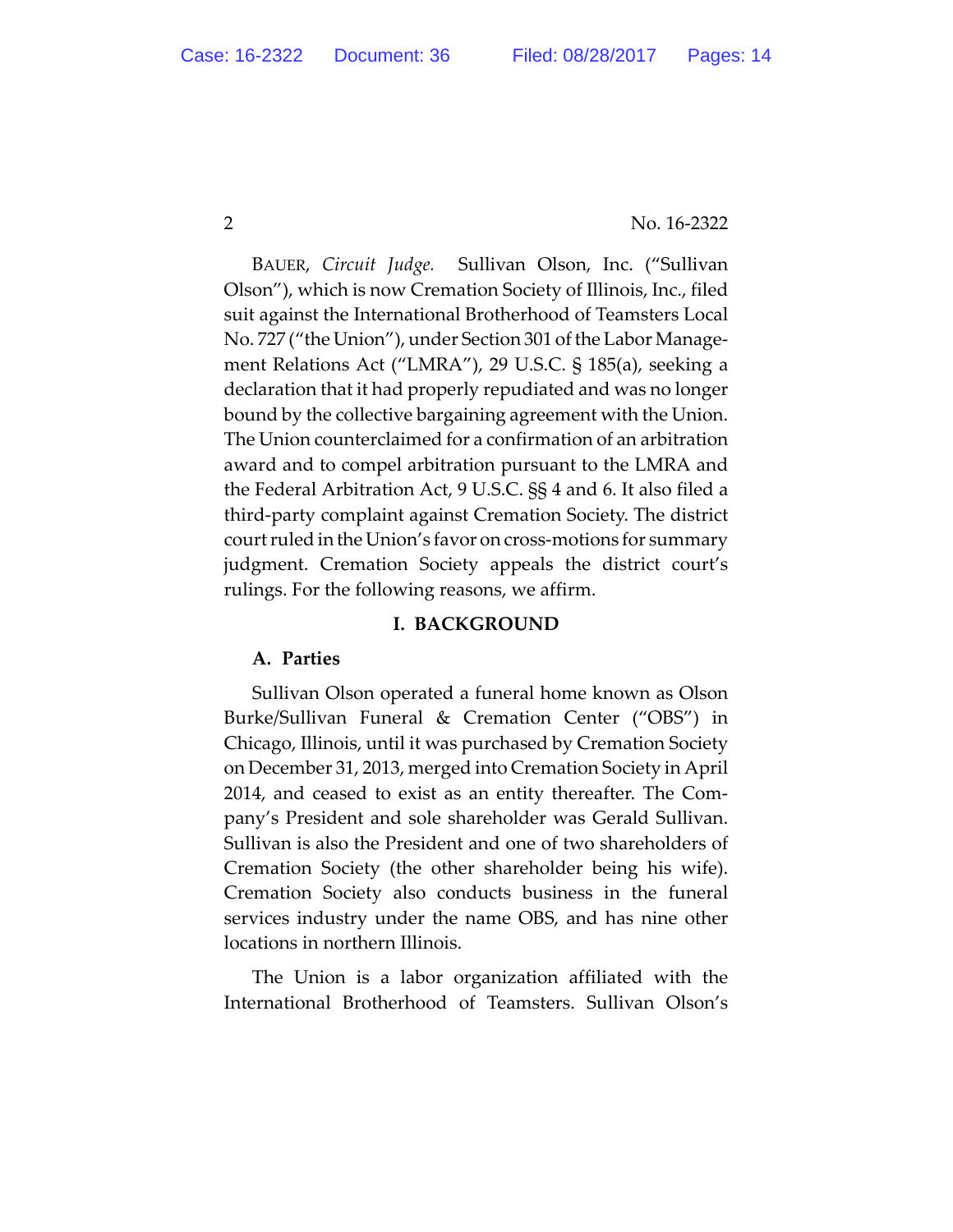relationship with the Union began after a settlement stemming from an unrelated lawsuit brought by the trustee of the Union's benefit funds. The Union's bargaining relationship with Cremation Society terminated in 2007.

# **B. Compliance Agreement and Collective Bargaining Agreement**

On October 7, 2003, Sullivan Olson executed a Compliance Agreement, binding it to the terms and conditions of the Union's collective bargaining agreement ("CBA") with the Funeral Directors Services Association of Greater Chicago ("FDSA"). The Compliance Agreement provided that it would remain in effect until June 30, 2007, and from year to year thereafter. However, it could be terminated by either party upon written notice to the other at least 60 days prior to June 30 of 2007, or any subsequent year.

The CBA between the Union and the FDSA recognized that the Union was the exclusive collective bargaining agent for all employees performing "bargaining unit work." As defined in the CBA, "bargaining unit work" is "the performance of embalming, whether in training or licensed, funeral directing, whether training or licensed, and auto livery chauffeur services." The definition also explicitly includes "removals, transportation of remains, embalming, funeral directing and all other work historically done by the bargaining unit."

Article 19 of the CBA set out a grievance and arbitration procedure for "[a]ny complaint, grievance or dispute arising under or concerning the meaning, application, or compliance with the terms of this Agreement between the Employer and the Union and/or an employee." This article provides that, if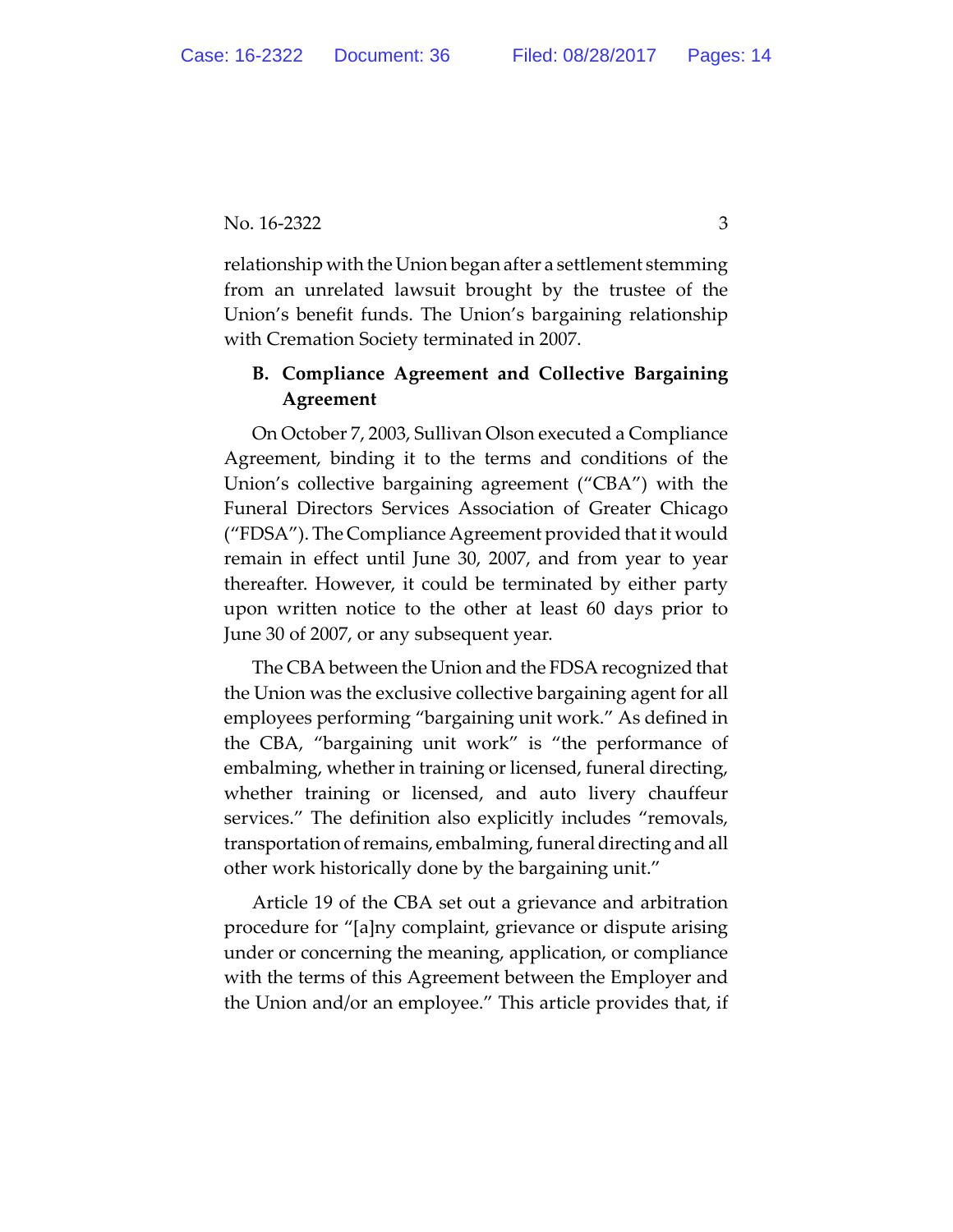the employer cannot resolve the dispute in two required meetings, then the grievance may be referred to the Grievance Board ("Board"), which is made up of three individuals selected by the FDSA and three individuals selected by the Union. The Board is required to conduct a hearing and render a decision on the referred grievance. If the Board fails to hold a hearing or issues a split decision, the Union or employer may submit the matter to arbitration. Either a majority decision of the Board or a decision of the arbitrator is final and binding upon the parties.

### **C. Grievances**

On November 30, 2013, Sullivan Olson sent a letter to the Union, informing them thatit was repudiating the Compliance Agreement and CBA. On December 19, 2013, a Union repre‐ sentative called Sullivan Olson to inquire about dues. Sullivan Olson responded by letter from its counsel on December 29, 2013, referencing the November 30, 2013, repudiation letter. In response, the Union sent a letter denying that the Compliance Agreement and CBA were no longer in effect. On February 13, 2014, the Union filed a grievance ("Grievance 3930"), com‐ plaining that Sullivan Olson had attempted to improperly repudiate the Compliance Agreement and CBA. The Union also alleged that Sullivan Olson failed to respond to the Union's request for documentation on the individuals performing bargaining unit work.

In January 2013, Sullivan Olson had a single employee on its payroll, funeral director Douglas Klein, who was a member of the bargaining unit represented by the Union. On Decem‐ ber 16, 2013, Vicki Grantham, Cremation Society's Comptroller,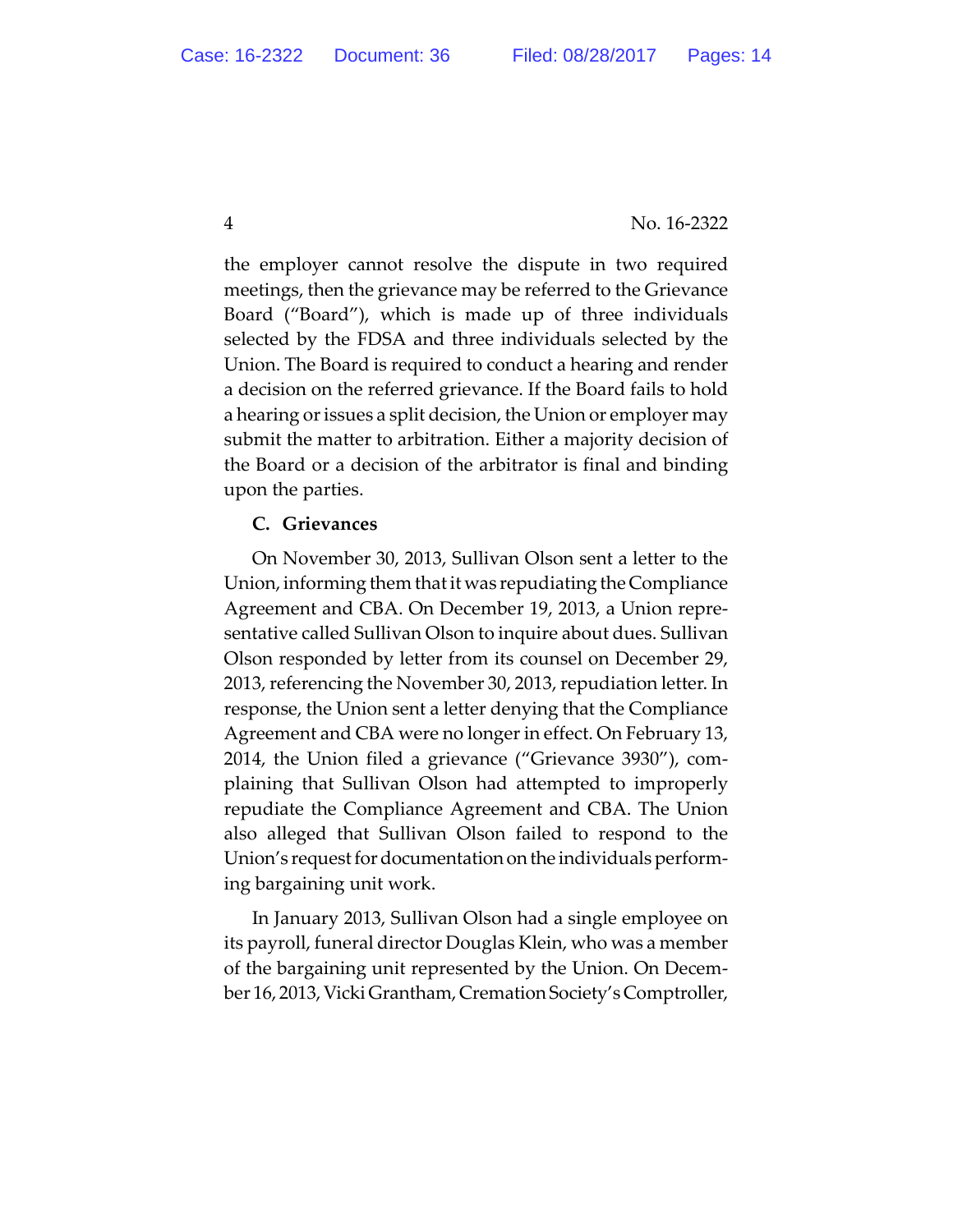sent Klein an email stating that, as of December 30, 2013, he would be employed by Cremation Society, not Sullivan Olson. On March 10, 2014, Sullivan gave Klein a long‐term termina‐ tion memorandum, referencing a February 2014 incident, where Klein left the doors to his van wide upon while it contained a deceased person, and ongoing performance difficulties. The memorandum also notified Klein that Crema‐ tion Society would terminate him, effective August 31, 2014. On March 14, 2014, the Union filed another grievance ("Griev‐ ance 3621"). In this grievance, the Union alleged that Sullivan Olson violated the discipline and discharge provisions of the CBA.

Both grievances were referred to the Board because the parties were unable to come to a resolution on Grievance 3930 after the two required meetings, and Sullivan Olson com‐ pletely refused to follow the grievance procedure for Griev‐ ance 3621. The Board scheduled a hearing for May 1, 2014; Sullivan Olson was provided notice but did not attend the hearing.

On May 2, 2014, the Board issued its decision. The Board sustained Grievance 3930, finding that the November 30, 2013, termination notice was not given within the time period of at least 60 days prior to June 30th of any subsequent contract year. The Board determined that Sullivan Olson was still bound by the Compliance Agreement until June 30, 2017, and from year to year thereafter until it provides timely notice to the Union. As for Grievance 3621, the Board ordered Sullivan Olson to meet with the Union to process the grievance within 30 days. After the Board's ruling, Sullivan Olson and Crema‐ tion Society refused to recognize the Union as the collective‐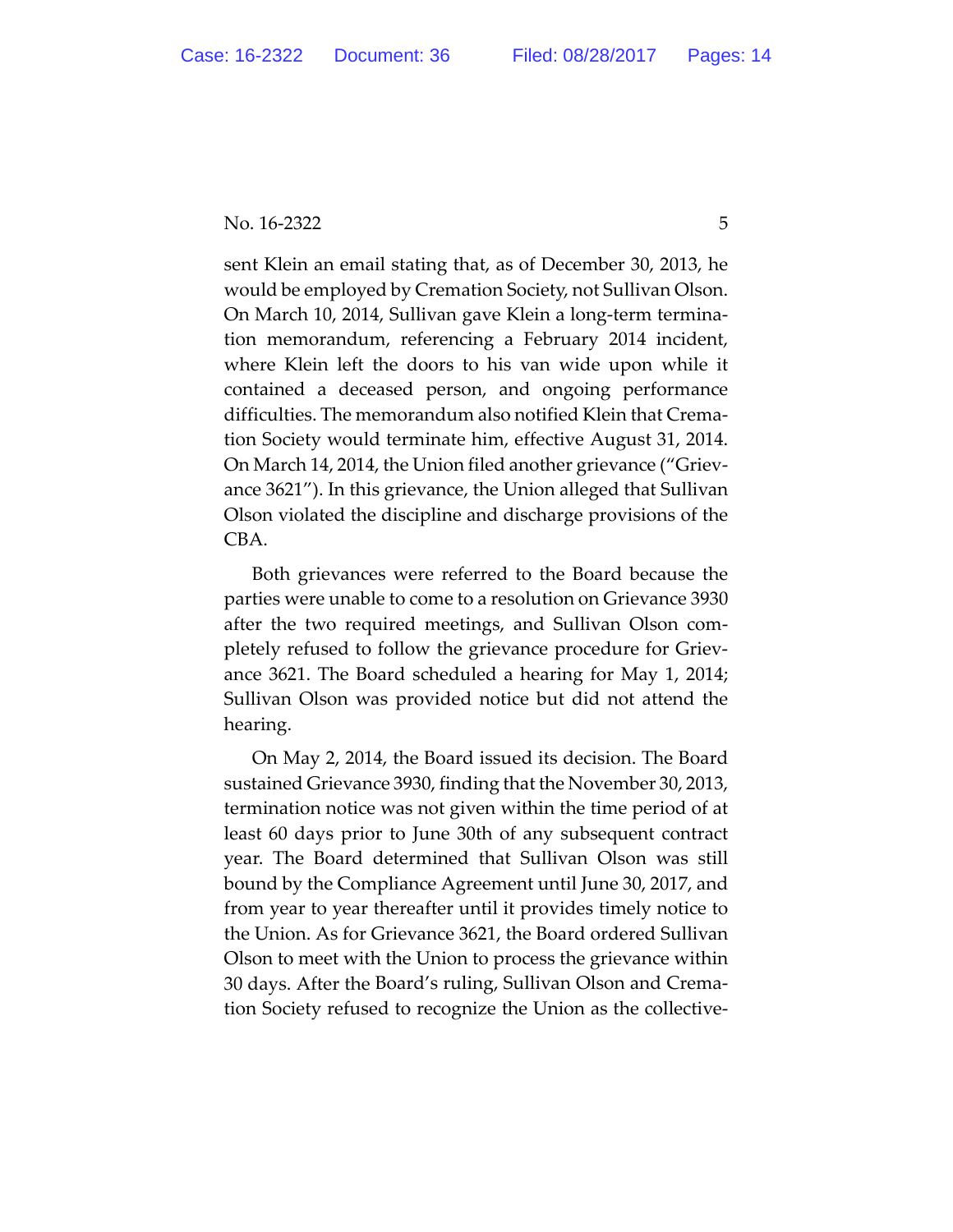bargaining representative of any employees and have failed to process Grievance 3621.

### **D. Procedural History**

After the Union filed Grievance 3621, Sullivan Olson filed a complaint on March 21, 2014, seeking a declaration that it had properly repudiated the CBA, and no longer was bound by the agreement with the Union. On May 23, 2014, the Union counterclaimed and filed a third‐party complaint against Cremation Society, seeking to compel arbitration and enforce the Board's awards. The parties filed cross‐motions for summary judgment.

The basis of Sullivan Olson's declaratory action was the National Labor Relations Board's "one‐man unit rule," which allows an employer, who employs one or fewer unit employees on a permanent basis, to repudiate its contract with a union without affording it an opportunity to bargain. *See J.W. Peters, Inc. v. Bridge, Structural & Reinforcing Iron Workers, Local Union 1*, 398 F.3d 967, 973 (7th Cir. 2005). Sullivan Olson argued that it properly repudiated the CBA because it termi‐ nated the agreement when it had only one bargaining unit employee.

The Union alleged that Sullivan Olson and Cremation Society constituted a "single employer" before the two compa‐ nies merged. The Union argued that the repudiation was unlawful because the bargaining unit was never down to one employee when one considers the Cremation Society employ‐ ees as conducting bargaining unit work. It also claimed that the repudiation was untimely under the provisions of the CBA and that Cremation Society remained bound by Article 19's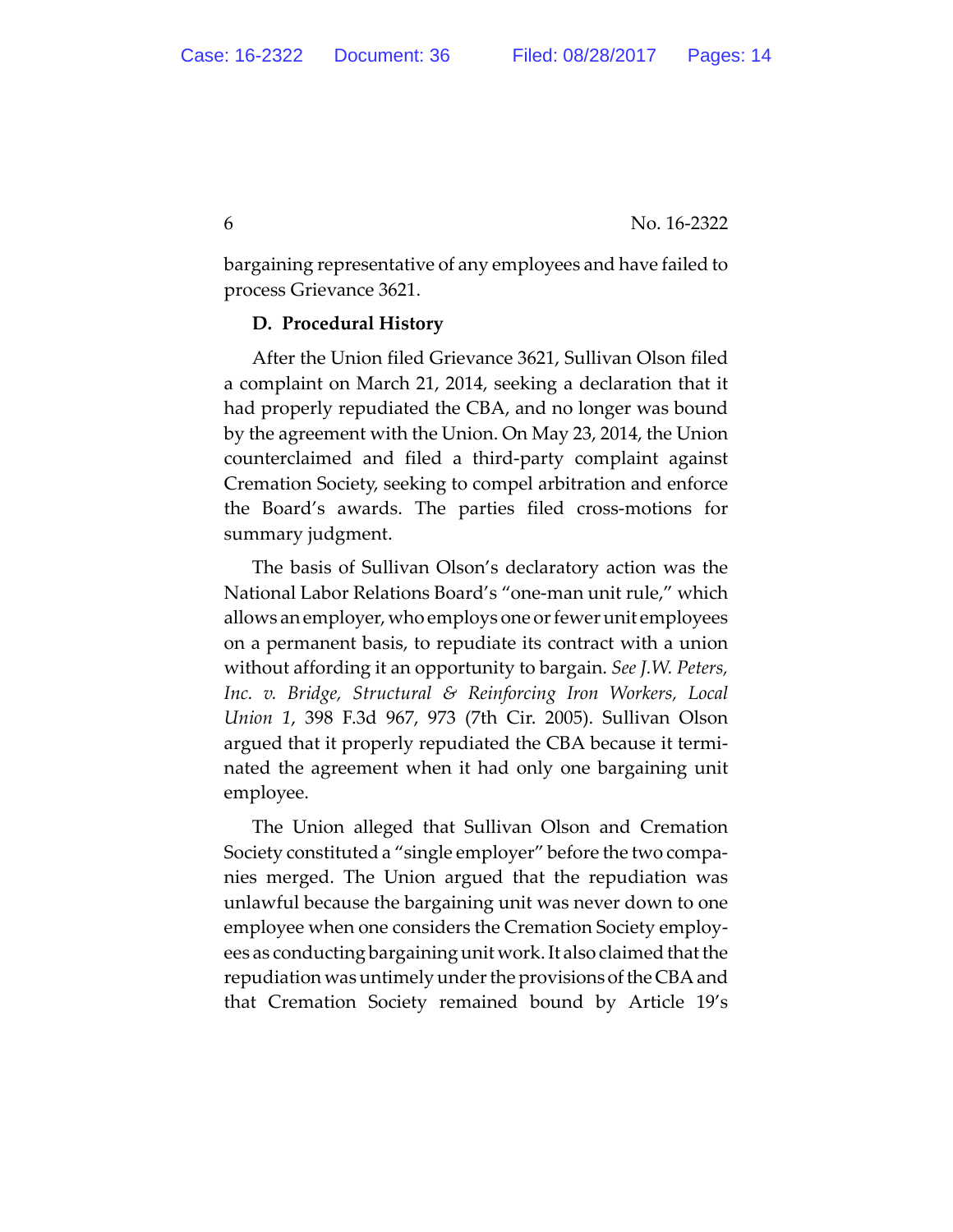grievance procedure. In response, Sullivan Olson argued that, because the Union had operated as if Sullivan Olson and Cremation Society were two separate entities for at least a decade, the Union had impliedly waived, or was equitably estopped from asserting, the single‐employer theory.

The district court granted summary judgment in favor of the Union on the cross‐motions. First, the district court found that Sullivan Olson and Cremation Society failed to cite any pertinent authority in support of their implied waiver and equitable estoppel arguments or indicate that this is an area in which federal common law borrows from state law. Assuming that either of the defenses were applicable to this type of case, the district court found that there was no evidence to support their application here. Second, the district court concluded that Sullivan Olson and Cremation Society constituted a single employer. Third, it found that the Sullivan Olson and Crema‐ tion Society failed to rebut the Union's evidence that Klein was not the only permanent employee who performed bargaining unit work. Fourth, since there was no genuine dispute of material fact that Sullivan Olson and Cremation Society constituted a single employer prior to their merger and had more than one employee who performed bargaining unit work, Sullivan Olson's unilateral repudiation was not effective under the one-man unit rule. Therefore, Cremation Society was notrelieved of its contractual obligation to arbitrate. Lastly, the district court determined that Grievances 3930 and 3621 were covered within the CBA, and confirmed the Board's awards.

Cremation Society moved to reconsider under Federal Rule of Civil Procedure 59(e), providing new arguments based on federal common law to support their waiver and equitable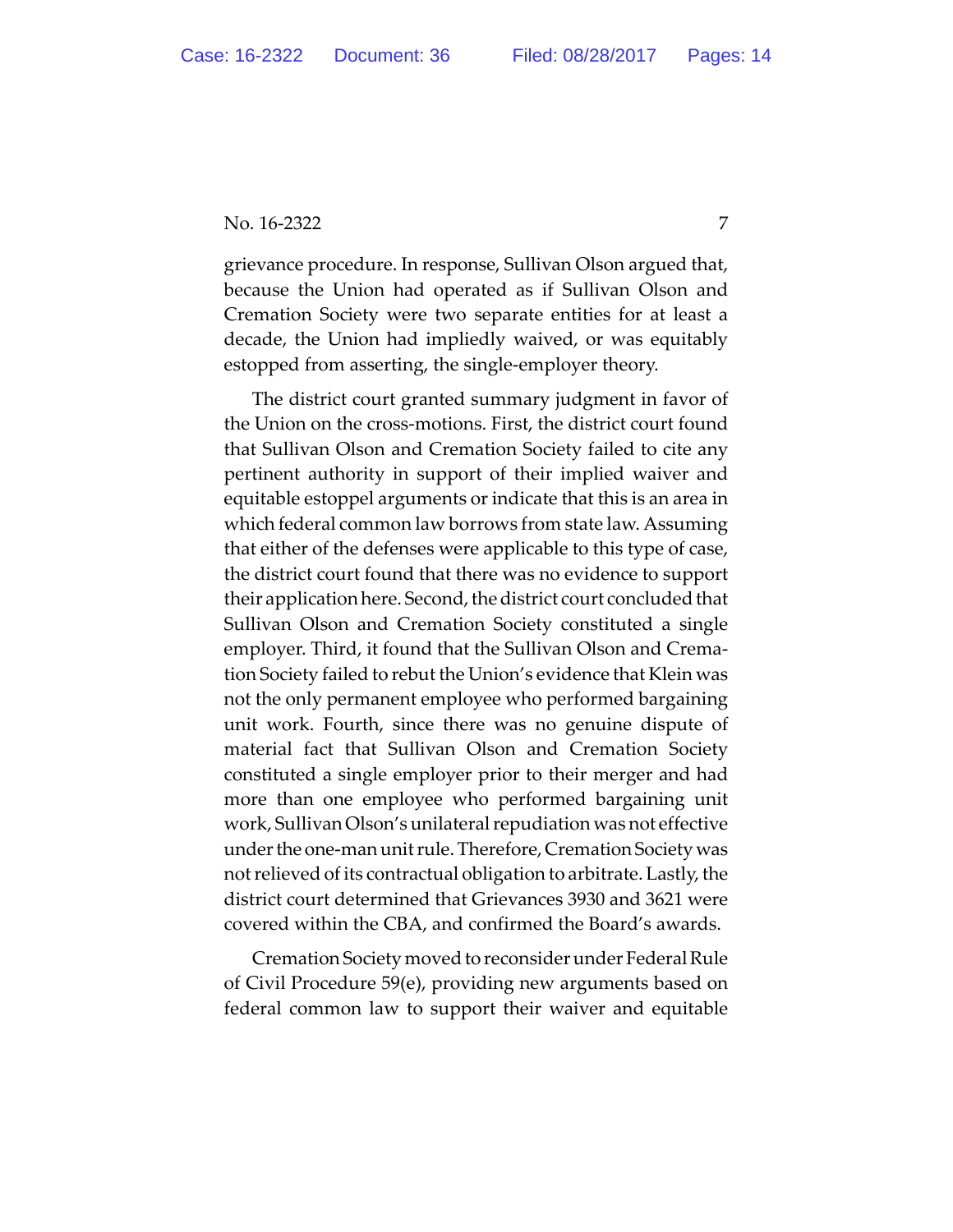8 No. 16-2322

estoppel defenses. The district court denied the motion, finding that all their arguments could have been presented before. This appeal followed.

#### **II. DISCUSSION**

We begin with a brief word about our jurisdiction. The LMRA provides for federal subject‐matter jurisdiction over "[s]uits for violation of contracts between an employer and a labor organization … without respect to the amount in controversy or without regard to the citizenship of the parties." 29 U.S.C. § 185(a). Our review is limited and "strictly confined to the question [of] whether the reluctant party did agree to arbitrate the grievance or did agree to give the arbitrator power to make the award he made." *United Steelworkers v. Warrior & Gulf Nav. Co.*, 363 U.S. 574, 582 (1960). The question is only of arbitrability. *United Steel v. TriMas Corp.*, 531 F.3d 531, 535 (7th Cir. 2008). Therefore, we are "not to rule on the potential merits of the underlying claims, even if it appears to the court to be frivolous." *Lippert Tile Co. v. Int'l Union of Bricklayers & Allied Craftsmen, Dist. Council of Wis. & Its Local 5*, 724 F.3d 939, 944 (7th Cir. 2013) (citation and alterations omitted).

We review a district court's grant of summary judgment *de novo*. *Rupcich v. UFCW Int'l Union*, *Local 881*, 833 F.3d 847, 853 (7th Cir. 2016) (citation omitted). Where, as here, the parties filed cross‐motions for summary judgment, "we construe all inferences in favor of the party against whom the motion under consideration is made." *Id.* (citation omitted). Summary judgment is proper only "if the movant shows that there is no genuine dispute as to any material fact and the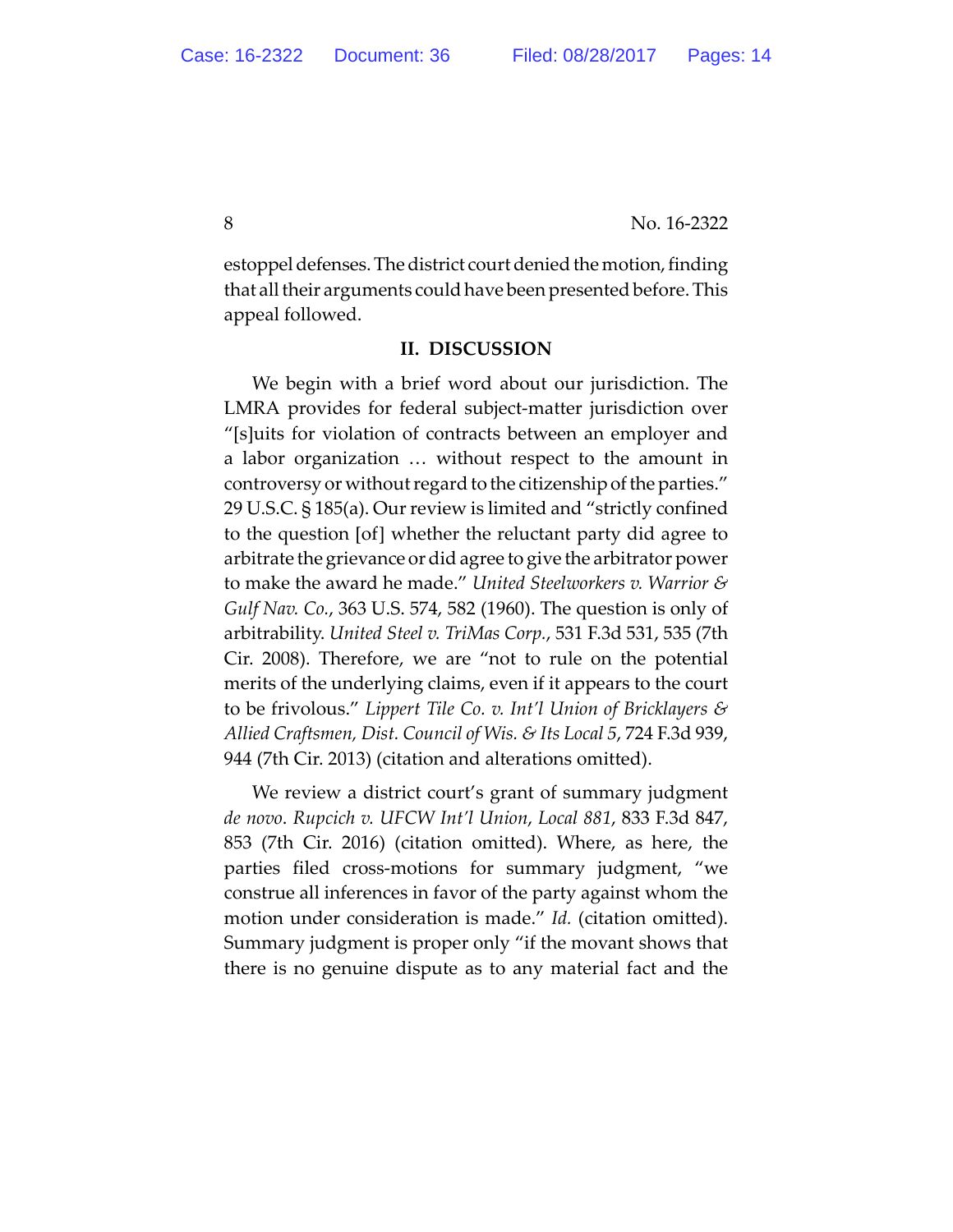movant is entitled to judgment as a matter of law." Fed. R. Civ. P. 56(a).

Cremation Society provides two arguments that merit discussion: first, that the district court erred in concluding that Cremation Society and Sullivan Olson were a single employer;<sup>1</sup> and second, that the district court erred in finding that Douglas Klein was not the only permanent employee at Sullivan Olson performing bargaining unit work.

## **A. Single‐Employer Doctrine**

First, Cremation Society argues that the district court erred in granting summary judgment to the Union because disputes of material fact remain in regards to the single‐employer finding. Under the single‐employer doctrine, "when two entities are sufficiently integrated, they will be treated as a single entity for certain purposes." *Lippert Tile*, 724 F.3d at 946 (quoting *Moriarty v. Svec*, 164 F.3d 323, 332 (7th Cir. 1998)). To determine whether two entities constitute a single em‐ ployer, we consider four factors: "(1) interrelation of opera‐ tions, (2) common management, (3) centralized control of labor relations, and (4) common ownership." *Id.* (citation omitted). No single factor is dispositive; we must weigh the totality of the circumstances. *Id.* at 946–947 (citation omitted). "Ulti‐ mately, single employer status is characterized by the absence

 $1$  Cremation Society also contends that the district court erred in denying its motion for summary judgment because the Union had impliedly waived, or is equitably estopped from asserting, a single‐employer theory. Its argument is without merit, and thus we decline to consider it.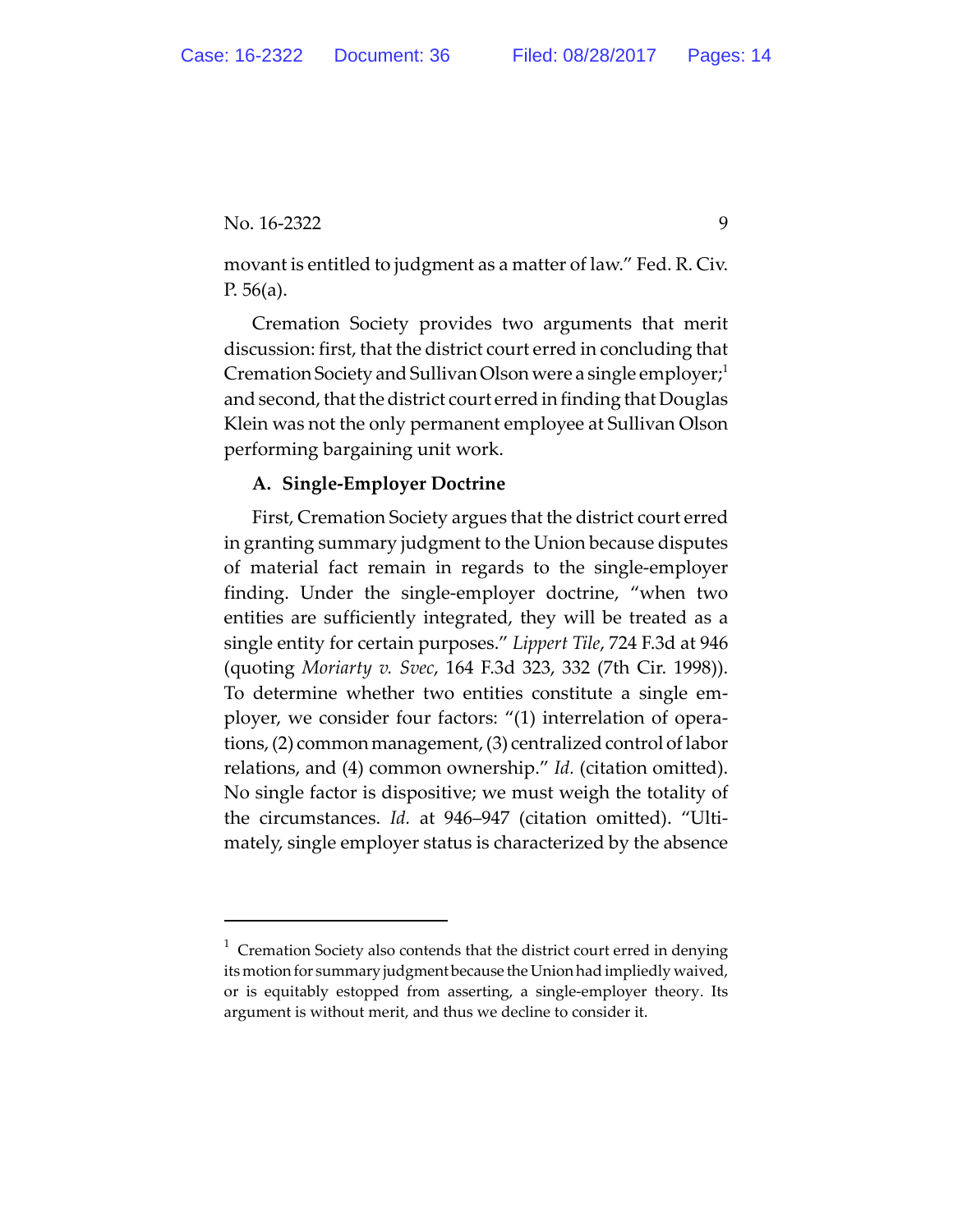of an arm's length relationship found among unintegrated companies." *Id.* at 947 (citation omitted).

We conclude that the two companies are a single employer. First, when analyzing the interrelation of operations, the "day‐ to‐day operational matters" are the most relevant. *Id.* Crema‐ tion Society and Sullivan Olson operated out of the same building; Cremation Society paid rent to Sullivan Olson forthe use of space. The companies operated in the same geographic market, and both offered end‐of‐life services, but different products: Sullivan Olson predominately offered traditional burials while Cremation Society predominately offered cremation. However, Grantham's deposition testimony was that Cremation Society did some burials and some traditional funerals. The companies even kept charts of work titled "Cremation Society Work done by [Sullivan] Olson staff" and "[Sullivan] Olson Work done by Cremation Society staff." The companies shared the same time clock and computers. Both companies used the same phone number, although Cremation Society also advertised and used a toll‐free phone number. The companies paid taxes separately under different tax identifica‐ tions and maintained separate bank accounts, but this is not determinative. *See Moriarty v. Svec*, 994 F. Supp. 963, 970 (N.D. Ill. 1998) (concluding there was a single employer even though the owner maintained separate bank accounts), *aff'd*, *Moriarty*, 164 F.3d at 335. We conclude that the operations are more than sufficiently interrelated.

Second, the "common management" factor looks at "actual or active control, as distinguished from potential control, over the other's day‐to‐day operations … ." *Lippert Tile*, 724 F.3d at 947 (citation omitted). Here, both Sullivan Olson and Crema‐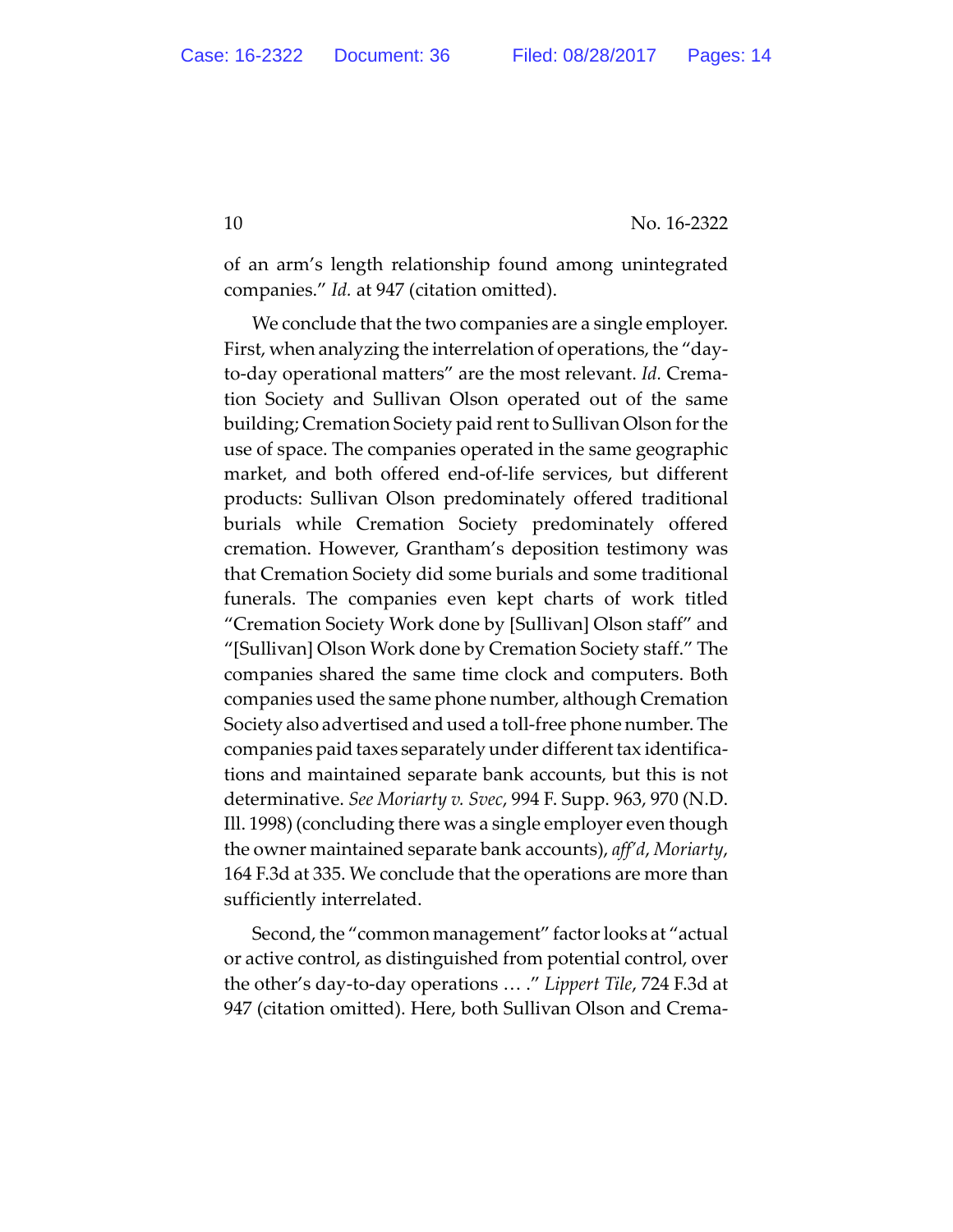tion Society employees reported up the chain to the same managers and executives. The employees of both entities were part of the same organizational chart. Additionally, Cremation Society had an executive board that consisted of Gerald Sullivan, Donald Fritz, Mary Sullivan, and Katie Sullivan; Sullivan Olson did not have a separate executive board or board of directors. While a formal job title is not necessarily indicative of a person having actual management responsibil‐ ity, *see id.*, Cremation Society admits its executive board was involved in managing both entities (and this is also evidenced by Grantham's deposition). We find that the common-management factor weighs in favor of a single‐employer finding.

Third, we consider the centralized control of labor relations. In analyzing this factor, we consider who is responsible for hiring, firing and evaluating employees. *See id.* Grantham provided Human Resources services for both entities, includ‐ ing the process of hiring, firing, and evaluating employees. She also provided accounting, payroll, and information technology services for both entities. She updated the employee handbook and training materials. She did not keep track of her time working for one entity versus the other, but Sullivan Olson was not charged for her services and paid no part of her salary. We conclude that this factor also favors the Union.

Fourth, Sullivan Olson and Cremation Society had common ownership. Sullivan solely owned Sullivan Olson, and he and his wife jointly owned Cremation Society. Based on the totality of the circumstances, Sullivan Olson and Cremation Society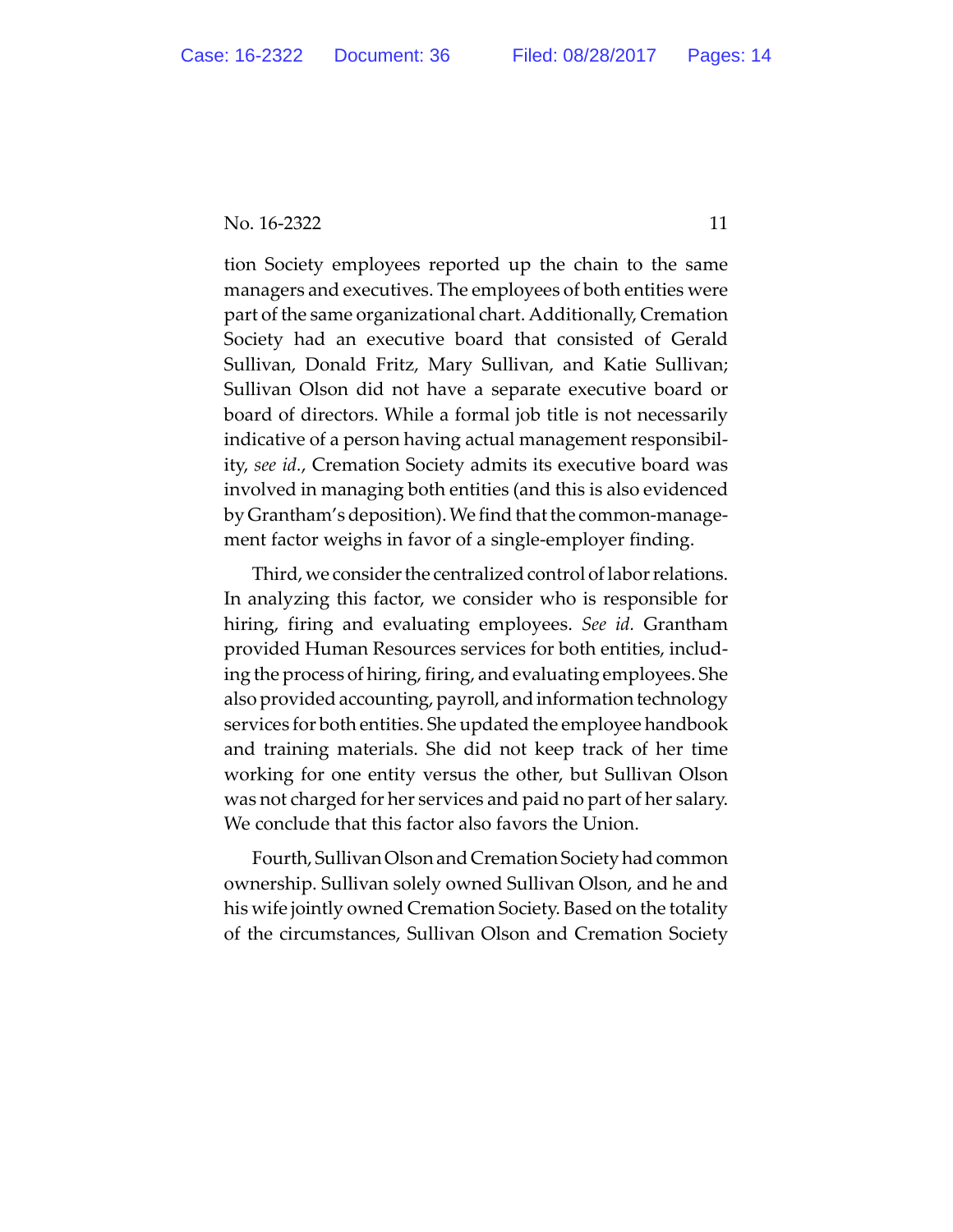did not maintain an arm's-length corporate relationship.<sup>2</sup> For these reasons, we conclude that the district court properly determined that Sullivan Olson and Cremation Society constituted a single employer.

## **B. Bargaining Unit**

Next, Cremation Society contends that the district court erred in granting summary judgment for the Union because there are disputed issues of material fact as to the bargaining unit work. Cremation Society contends that, even if Sullivan Olson and Cremation Society were found to be a single employer, the repudiation of the CBA would still be proper under the one‐man unit rule because Klein was the only permanent employee performing bargaining unit work. Specifically, Cremation Society argues there is a "great dispute between the parties as to the definition of bargaining unit work in the Compliance Agreement."

This argument raises two issues:<sup>3</sup> whether Sullivan Olson and Cremation Society's combined employees constitute an

<sup>2</sup> In its reply brief, Cremation Society argues that the district court made improper negative inferences in reviewing the evidence. However, we do not consider arguments raised for the first time in the reply brief. *Alam v. Miller Brewing Co.*, 709 F.3d 662, 668 n.3 (7th Cir. 2013); *Washington v. Ind. High Sch. Ath. Assʹn*, 181 F.3d 840, 846 n.9 (7th Cir. 1999).

 $^3$  An underlying issue is whether the one-man unit rule is applicable under these circumstances regardless of whether Sullivan Olson and Cremation Society are a single employer. We have not universally applied the one-man unit rule in all instances involving collective bargaining. For instance, we rejected the one‐man unit rule as a defense to ERISA liability. *See Central States, Se. & Sw. Areas Pension Fund v. Schilli Corp.*, 420 F.3d 663, 671 (7th Cir. 2005) (citing *Martin v. Garman Const. Co.*, 945 F.2d 1000, 1004 (7th Cir. 1991) ("The district court properly refused to permit the one‐man rule to impair the contract's validity under 29 U.S.C. § 1145.")). The parties have not provided us with prior instances of the one‐man unit rule applying under remotely similar circumstances. Because neither party addresses this, we will assume without deciding it is applicable here.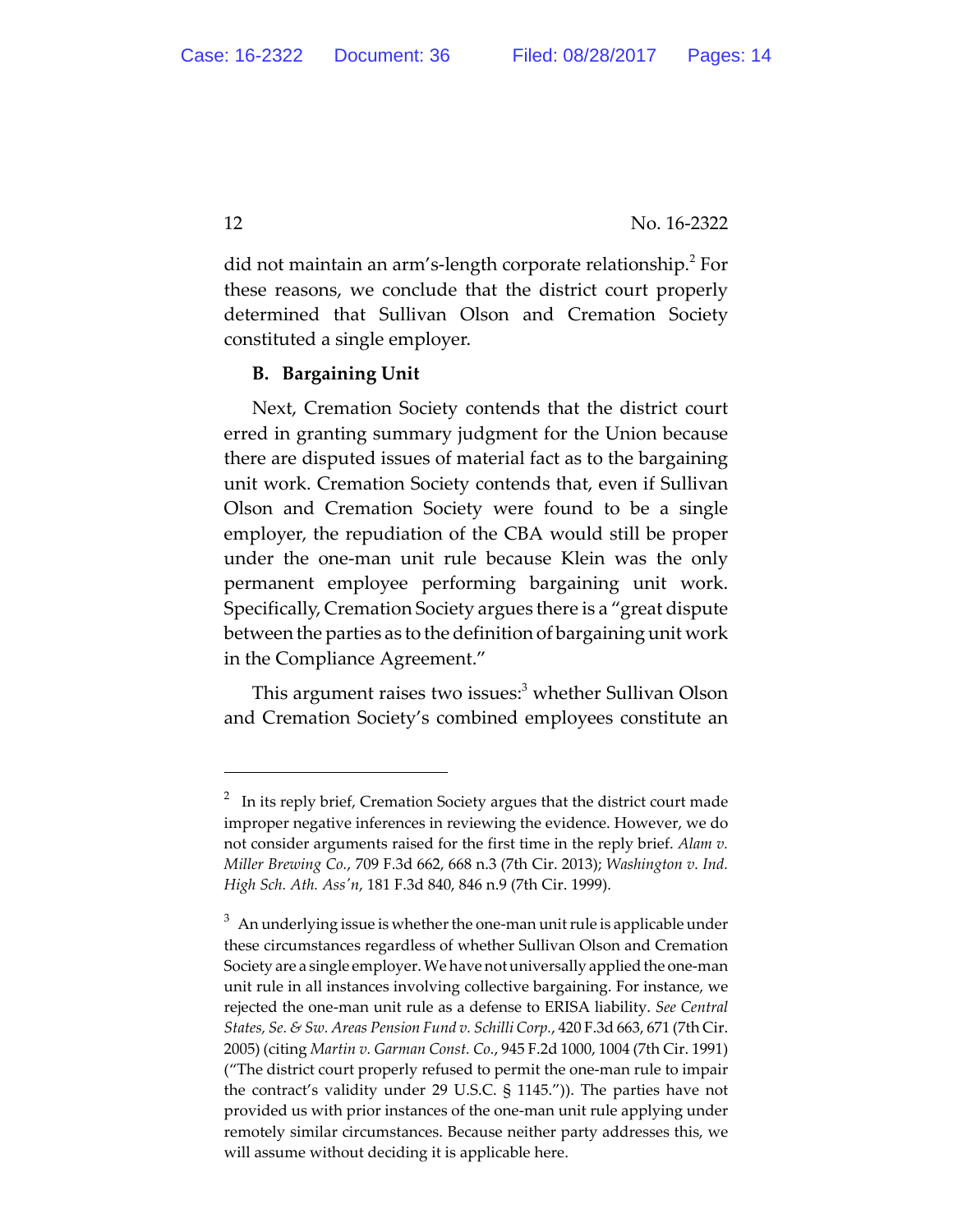appropriate bargaining unit; and, if so, whether, at the time of Sullivan Olson's repudiation of the agreement, more than one employee performed bargaining unit work. Cremation Society addresses only the second issue. The Union argues that, because Cremation Society does not contend that the combined employees would constitute an inappropriate unit for collec‐ tive bargaining, they have waived the argument. We agree with the Union that any challenge to the appropriateness of the bargaining unit has been waived. *See Arlin‐Golf, LLC v. Vill. of Arlington Heights*, 631 F.3d 818, 822 (7th Cir. 2011).

The remaining issue, which is the limited focus of Crema‐ tion Society's argument on appeal, is whether this unit of combined employees contained more than one employee performing bargaining unit work. As noted above, the CBA provides that "bargaining unit work" explicitly includes removals, transportation of remains, embalming, funeral directing, and all other work historically done by the bargain‐ ing unit. The Klein affidavit identified three funeral directors, Mary Sullivan (who is Klein's wife), Eric Klemundt, and Katherine Howes, who were Cremation Society employees working exclusively at OBS and regularly performing work, such as transportation of remains, embalming, preparing bodies for cremation, and conducting funeral services. As the district court found, Klein based his affidavit on personal knowledge; he was employed by Sullivan Olson for sixteen years, including a brief period of employment by Cremation Society. We reject Cremation Society's assertion that Klein's statements are "bare" and "unsupported." Cremation Society fails to present any evidence to rebut Klein's affidavit. More‐ over, Grantham's deposition testimony also corroborates Klein's affidavit and supports the conclusion that Cremation Society's funeral directors performed covered work at the time of Sullivan Olson's repudiation. The undisputed evidence shows that, as a single employer, Cremation Society and Sullivan Olson had more than one employee engaged in bargaining unit work. Therefore, Sullivan Olson's unilateral